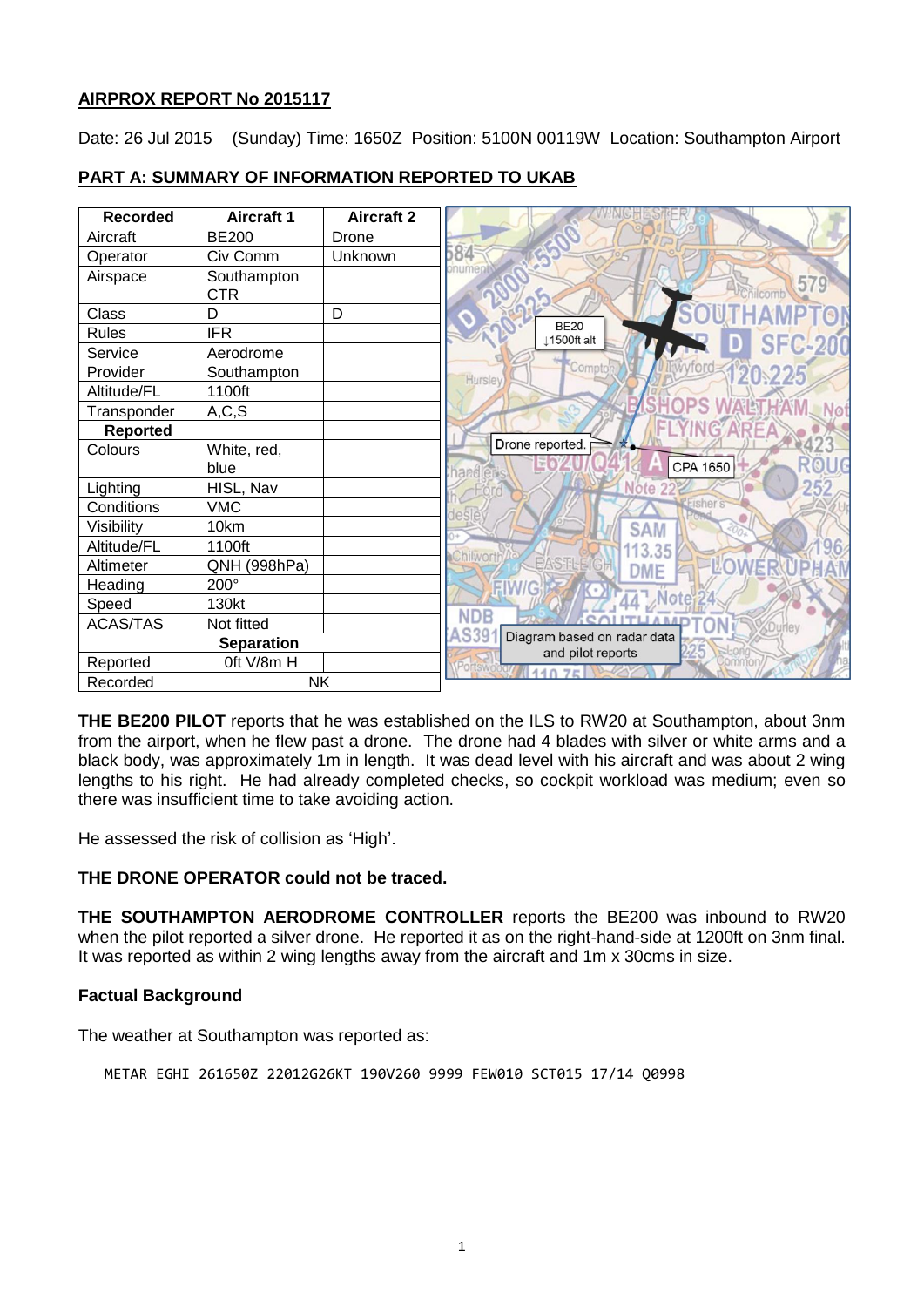## **Analysis and Investigation**

# **CAA ATSI**

The pilot of the BE200 on final approach reported a drone on their right hand side, in line with them at 1200ft when they were at 3DME. After landing the pilot added that the drone had been as close as "2 wing-lengths to the right", 1 metre in length, "30cms wide" and silver in colour.

Radar replay confirmed no other contacts visible in the area.

#### **UKAB Secretariat**

The Air Navigation Order 2009 (as amended), Article 138<sup>1</sup> states:

A person must not recklessly or negligently cause or permit an aircraft to endanger any person or property.

Article 166, paragraphs 2, 3 and 4 state:

(2) The person in charge of a small unmanned aircraft may only fly the aircraft if reasonably satisfied that the flight can safely be made.

(3) The person in charge of a small unmanned aircraft must maintain direct, unaided visual contact with the aircraft sufficient to monitor its flight path in relation to other aircraft, persons, vehicles, vessels and structures for the purpose of avoiding collisions.'

(4) The person in charge of a small unmanned aircraft which has a mass of more than 7kg excluding its fuel but including any articles or equipment installed in or attached to the aircraft at the commencement of its flight must not fly the aircraft

(a) in Class A, C, D or E airspace unless the permission of the appropriate air traffic control unit has been obtained;

(b) within an aerodrome traffic zone …; or

(c) at a height of more than 400 feet above the surface unless it is flying in airspace described in sub-paragraph (a) or (b) and in accordance with the requirements for that airspace.

A CAA web site<sup>2</sup> provides information and guidance associated with the operation of Unmanned Aircraft Systems (UASs) and Unmanned Aerial Vehicles (UAVs).

The CAA has published a UAV Safety Notice<sup>3</sup> which states the responsibilities for flying unmanned aircraft. This includes:

You are responsible for avoiding collisions with other people or objects - including aircraft. Do not fly your unmanned aircraft in any way that could endanger people or property. It is illegal to fly your unmanned aircraft over a congested area (streets, towns and cities). Also, stay well clear of airports and airfields.

In addition, the CAA has published guidance regarding First Person View (FPV) drone operations which limit this activity to drones of less than 3.5kg take-off mass, and to not more than 1000ft<sup>4</sup>.

 $\overline{a}$ 1 Article 253 of the ANO details which Articles apply to small unmanned aircraft. Article 255 defines 'small unmanned aircraft'. The ANO is available to view at [http://www.legislation.gov.uk.](http://www.legislation.gov.uk/)

www.caa.co.uk/uas

<sup>3</sup> CAP 1202

ORSA No. 1108 Small Unmanned Aircraft – First Person View (FPV) Flying available at:

[http://www.caa.co.uk/docs/33/1108.pdf.](http://www.caa.co.uk/docs/33/1108.pdf)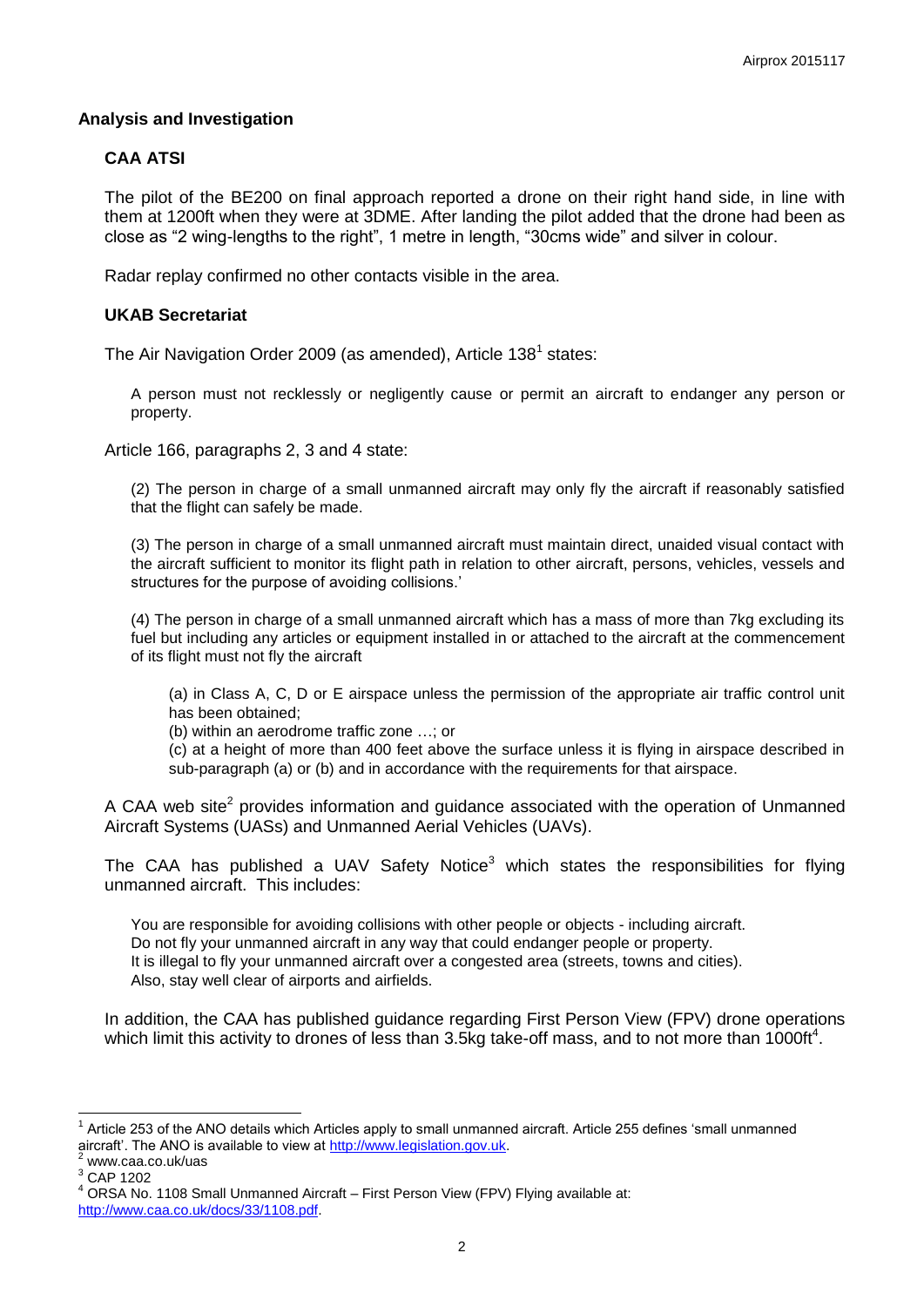## **Summary**

An Airprox was reported on 26 Jul 2015 at 1650 between a BE200 and a drone. The BE200 was on final approach to Southampton and the pilot described the drone as passing "within 2 wing lengths" of his aircraft. The drone operator could not be traced. The incident did not show on the NATS radars and so the exact separation could not be determined.

#### **PART B: SUMMARY OF THE BOARD'S DISCUSSIONS**

Information available consisted of a report from the pilot and controller and radar photographs/video recordings.

The crew of the BE200 reported the seeing the drone at 1100ft at 3nm finals to Southampton airport. The Board first noted that, as for other aviators, drone operators are fundamentally required to avoid collisions with all aircraft. More specifically, drone flight above 400ft is prohibited in Class D airspace without the permission of the appropriate air traffic control unit and therefore the drone operator was not entitled to operate in this location.

In this incident, if flying at levels of around 1100ft, members opined that the drone operator was probably flying on First Person View (FPV), for which regulation mandates that an additional person must be used as a competent observer who must maintain direct unaided visual contact with the drone in order to monitor its flight path in relation to other aircraft. Under FPV operations for drones of less than 3.5kg, the drone is not permitted to operate above 1000ft agl without CAA approval being gained and a NOTAM being issued. The Board noted that the ground in the area was about 80ft above mean sea level, and so members could not be sure that the drone was flying above 1000ft agl. Nevertheless, even if it was below 1000ft agl, it was still within the Southampton CTR Class D airspace without permission, and in his non-compliance, the Board considered that the drone operator was posing a flight safety risk.

Operating as he was in airspace within which he was not permitted meant that the Board considered that the cause of the Airprox was that the drone operator had flown into conflict with the BE200. Unsurprisingly, the incident did not show on the NATS radars and therefore the exact separation between the two air-systems was not known; however, the BE200 pilot estimated the separation to be 8m, or two wing lengths away, and so the Board based their assessment of risk on this estimation. It was determined therefore that the risk was Category A, separation had been reduced to the minimum and chance had played a major part in events.

#### **PART C: ASSESSMENT OF CAUSE AND RISK**

Cause: The drone was flown into conflict with the BE200.

Degree of Risk: A